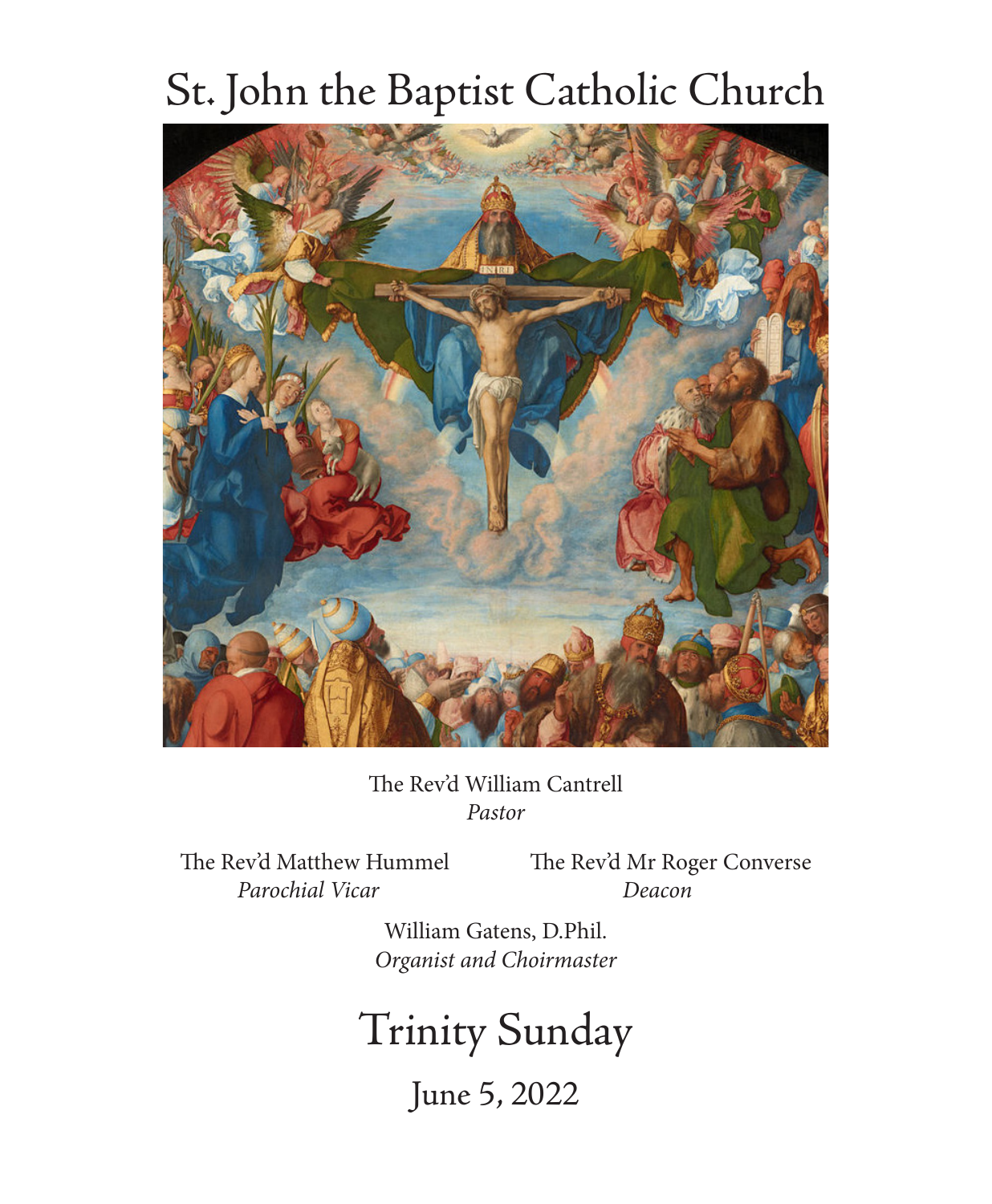## Trinity Sunday

### **June 12, 2022 SUNG MASS 10:00 am**

Voluntary: Prelude in E-flat (BWV 552) Johann Sebastian Bach **Hymn 268 (vv. 1-2, 6-7):** "I bind unto myself today" *St. Patrick/Deirdre* **Introit:** *Benedicta sit Tobit 12:6, Psalm 8:1* Blessed be the Holy Trinity, and the undivided Unity: we will praise and glorify him, because he hath showed his mercy upon us. (Psalm) O Lord our Governor: how excellent is thy Name in all the world. *Gloria Patri*. Blessed be ... **Kyrie eleison** (Healey Willan) *Hymnal* 710 **Lord, have mercy upon us.** *(thrice)* **Christ, have mercy upon us. Lord, have mercy upon us. Gloria in excelsis** (Healey Willan) *Hymnal* 713 **Glory be to God on high, and on earth peace, good will towards men. We praise thee, we bless thee, we worship thee, we glorify thee, we give thanks to thee for thy great glory, O Lord God, heavenly King, God the Father Almighty. O Lord, the only-begotten Son, Jesus Christ; O Lord God, Lamb of God, Son of the Father, that takest away the sins of the world, have mercy upon us. Thou that takest away the sins of the world, receive our prayer. Thou that sittest at the right hand of God the Father, have mercy upon us. For thou only art holy; thou only art the Lord; thou only, O Christ, with the Holy Ghost, art most high in the glory of God the Father. Amen.** *V.* The Lord be with you. *R.* **And with thy spirit.** Collect First Reading *(congregation sitting)* Proverbs 8:22-31

Thus speaks the Wisdom of God: "The Lord created me at the beginning of his work, the first of his acts of old. Ages ago I was set up, at the first, before the beginning of the earth. When there were no depths I was brought forth, when there were no springs abounding with water, before the mountains had been shaped, before the hills, I was brought forth; before he had made the earth with its fields, or the first of the dust of the world. When he established the heavens, I was there, when he drew a circle on the face of the deep, when he made firm the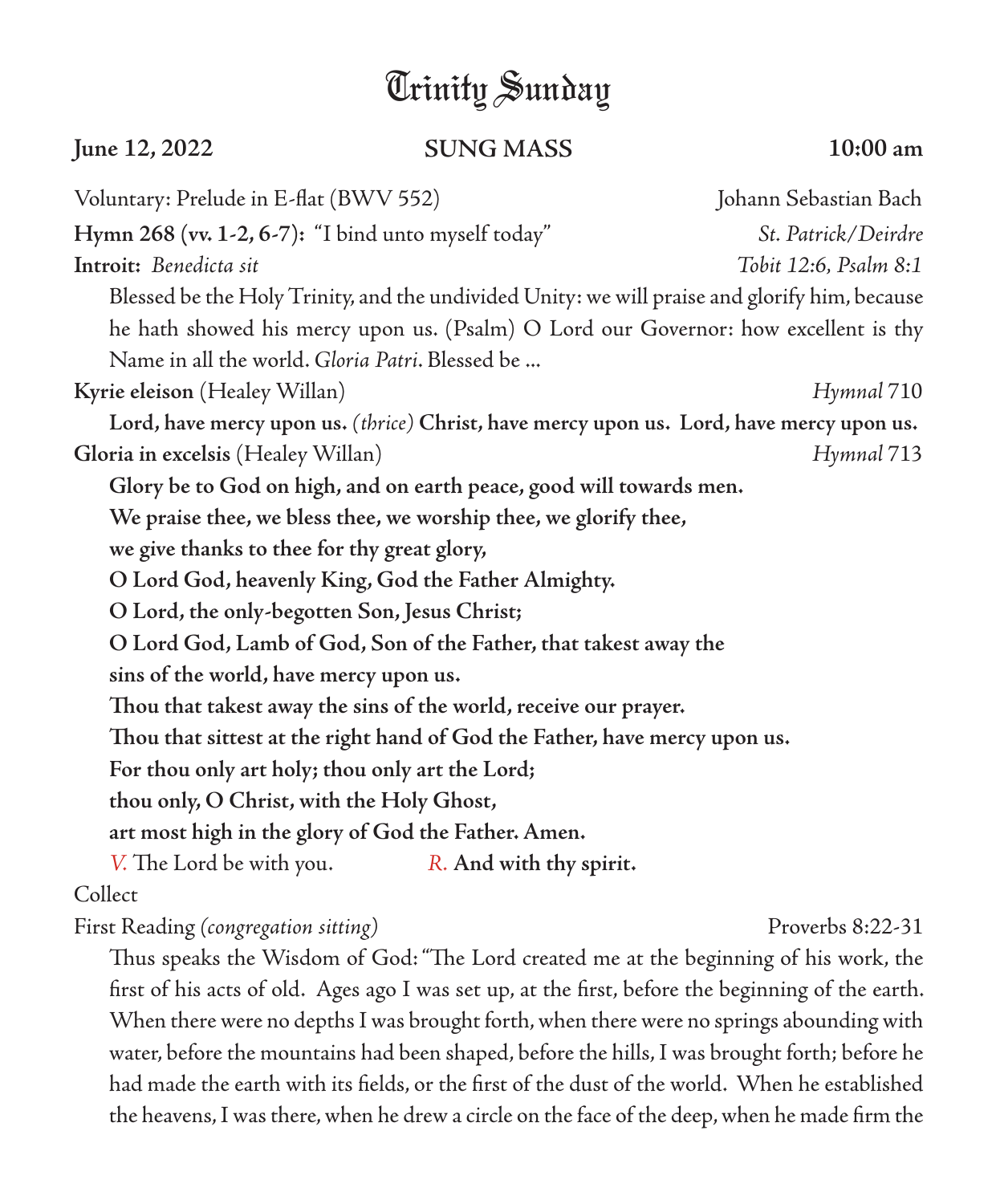skies above, when he established the fountains of the deep, when he assigned to the sea its limit, so that the waters might not transgress his command, when he marked out the foundations of the earth, then I was beside him, like a master workman; and I was daily his delight, rejoicing before him always, rejoicing in his inhabited world and delighting in the sons of men." *At the end of each reading the People respond:* **Thanks be to God.** 

**Gradual:** Psalm 8:1-, 4-9 chant by Thomas Kelway



1 O Lord our Governor, how excellent is thy Name in | all the | world: thou that hast set thy  $|$  glory  $\cdot$  a- $|$  bove the  $|$  heavens.

4 What is man, that thou art  $|$  mindful  $\star$  of  $|$  him:

and the son of man, | that thou | visit-est | him?

5 Thou madest him lower | than the | angels:

to  $\vert$  crown him  $\cdot$  with  $\vert$  glory  $\cdot$  and  $\vert$  worship.

6 Thou makest him to have dominion of the works of  $\cdot$  thy | hands:

and thou hast put all things in sub-| jection | under • his | feet.

7 All | sheep and | oxen:

yea,  $|$  and the  $|$  beasts  $\cdot$  of the  $|$  field;

8 The fowls of the air, and the fishes | of the | sea:

and whatsoever walketh | through the | paths • of the | seas.

9 O | Lord our | Governor:

how excellent is thy | Name in | all the | world!

### Second Reading Romans 5:1-5

Brethren: Since we are justified by faith, we have peace with God through our Lord Jesus Christ. Through him we have obtained access to this grace in which we stand, and we rejoice in our hope of sharing the glory of God. More than that, we rejoice in our sufferings, knowing that suffering produces endurance, and endurance produces character, and character produces hope, and hope does not disappoint us, because God's love has been poured into our hearts through the Holy Spirit who has been given to us.

**Alleluia:** *Benedictus es Daniel 3:52*

Alleluia, alleluia. *V.* Blessed art thou, O Lord God of our fathers: and worthy to be praised for evermore. Alleluia.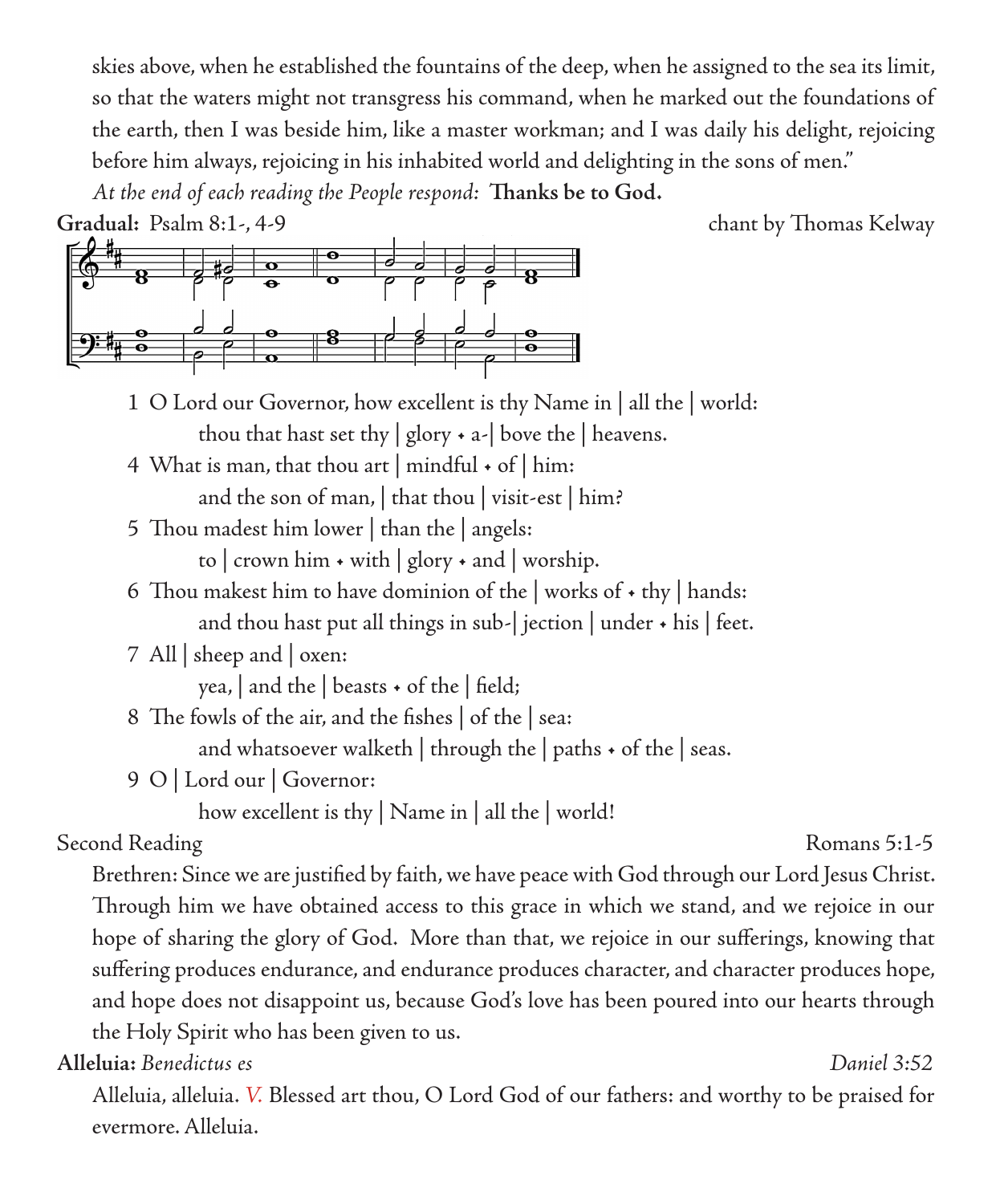*Before the Gospel:*

*V.* A reading from the holy Gospel according to John. *R.* **Glory be to thee, O Lord.** Holy Gospel John 16:12-15

At that time: Jesus said to his disciples, "I have yet many things to say to you, but you cannot bear them now. When the Spirit of truth comes, he will guide you into all the truth; for he will not speak on his own authority, but whatever he hears he will speak, and he will declare to you the things that are to come. He will glorify me, for he will take what is mine and declare it to you. All that the Father has is mine; therefore I said that he will take what is mine and declare it to you."

*After the Gospel reading:*

*V.* The Gospel of the Lord. *R.* **Praise be to thee, O Christ.**

Sermon *(congregation sitting)*

**Nicene Creed** (*congregation standing*) *Hymnal* 720

**I believe in one God, the Father Almighty, maker of heaven and earth, and of all things visible and invisible; And in one Lord Jesus Christ, the only-begotten Son of God, begotten of his Father before all worlds, God of God, Light of Light, very God of very God, begotten, not made, being of one substance with the Father; by whom all things were made; who for us men and for our salvation came down from heaven,** *(genuflect)* **and was incarnate by the Holy Ghost of the Virgin Mary, and was made man;** *(stand)* **and was crucified also for us under Pontius Pilate; he suffered and was buried; and the third day he rose again according to the Scriptures, and ascended into heaven, and sitteth on the right hand of the Father; and he shall come again, with glory, to judge both the quick and the dead; whose kingdom shall have no end. And I believe in the Holy Ghost, the Lord, the Giver of Life, who proceedeth from the Father and the Son; who with the Father and the Son together is worshipped and glorified; who spake by the Prophets. And I believe one holy Catholic and Apostolic Church; I acknowledge one Baptism for the remission of sins; and** 

**I look for the resurrection of the dead, and the life of the world to come. Amen.**

Prayers of the People *(congregation kneeling)* Penitential Rite

**Almighty God, Father of our Lord Jesus Christ, maker of all things, judge of all men: We acknowledge and bewail our manifold sins and wickedness, which we from time to time most grievously have committed, by thought, word, and deed, against thy divine Majesty, provoking most justly thy wrath and indignation against us. We do earnestly repent, and are heartily sorry for these our misdoings; the remembrance of them is grievous unto**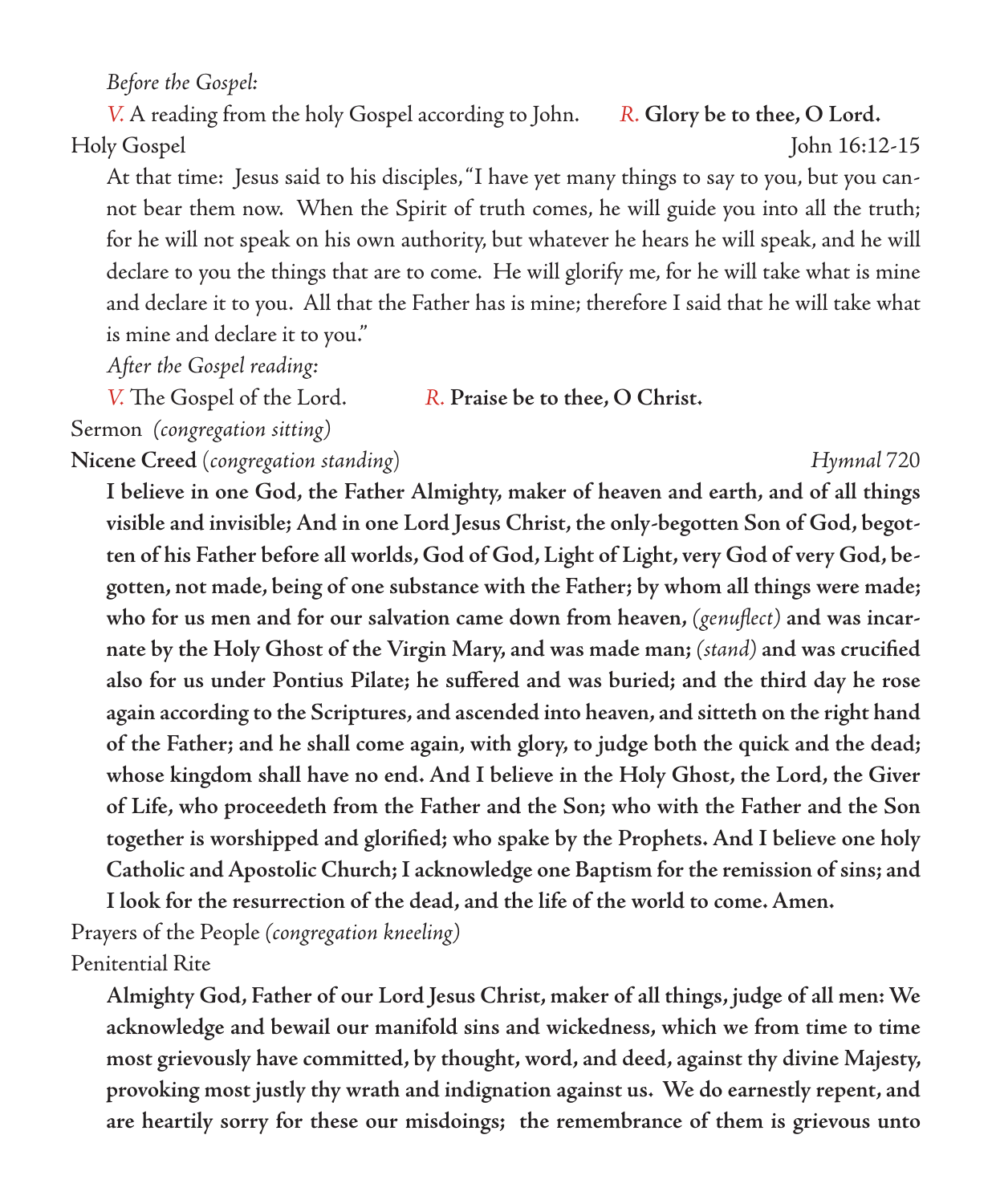**us, the burden of them is intolerable. Have mercy upon us, have mercy upon us, most merciful Father; for thy Son our Lord Jesus Christ's sake, forgive us all that is past; and grant that we may ever hereafter serve and please thee in newness of life, to the honour and glory of thy Name; through Jesus Christ our Lord. Amen.**

- **Offertory Antiphon:** *Benedictus sit* (*congregation sitting*) *Tobit 12:6* Blessed be God the Father, and the Only Begotten Son of God; and blessed be the Holy Spirit: for the mercy he hath done unto us.
- Anthem at the Offertory: "Sancta Trinitas, unus Deus" Antoine de Févin *Sancta Trinitas, unus Deus, miserere nobis. Te invocamus, te laudamus, te adoramus, O beata Trinitas. Sit nomen Domini benedictus ex hoc nunc et usque in saeculum.* Holy Trinity, one God, have mercy upon us. We call upon thee, we praise thee, we adore

thee, O blessed Trinity. Blessed be the name of the Lord both now and for ever.

**Offertory Hymn 266:** "Holy, Holy, Holy! Lord God Almighty" *Nicaea After the altar is prepared the priest says,*

Pray, brethren, that my sacrifice and yours may be acceptable unto God, the Father almighty. *The People stand and respond:*

**May the Lord accept the sacrifice at thy hands, for the praise and glory of his Name, for our good and the good of all his holy Church.**

Prayer over the Offerings

| V. The Lord be with you.                     | R. And with thy spirit.           |
|----------------------------------------------|-----------------------------------|
| V. Lift up your hearts.                      | R. We lift them up unto the Lord. |
| V. Let us give thanks unto the Lord our God. | R. It is meet and right so to do. |
| Preface of Trinity Sunday                    |                                   |

**Sanctus and Benedictus** (Healey Willan) *Hymnal* 797

**HOLY, HOLY, HOLY, Lord God of hosts,**

**Heaven and earth are full of thy glory. Glory be to thee, O Lord Most High.**

**Blessed is he that cometh in the name of the Lord: Hosanna in the highest.**

Eucharistic Prayer *The People kneel. After the Elevations:*

*Priest:* The mystery of faith. *The People with the Priest:*

**O Saviour of the world, who by thy Cross and precious Blood hast redeemed us: save us and help us, we humbly beseech thee, O Lord.**

Our Father *(congregation standing) Hymnal* 722

*The Priest continues*: "Deliver us … and safe from all distress."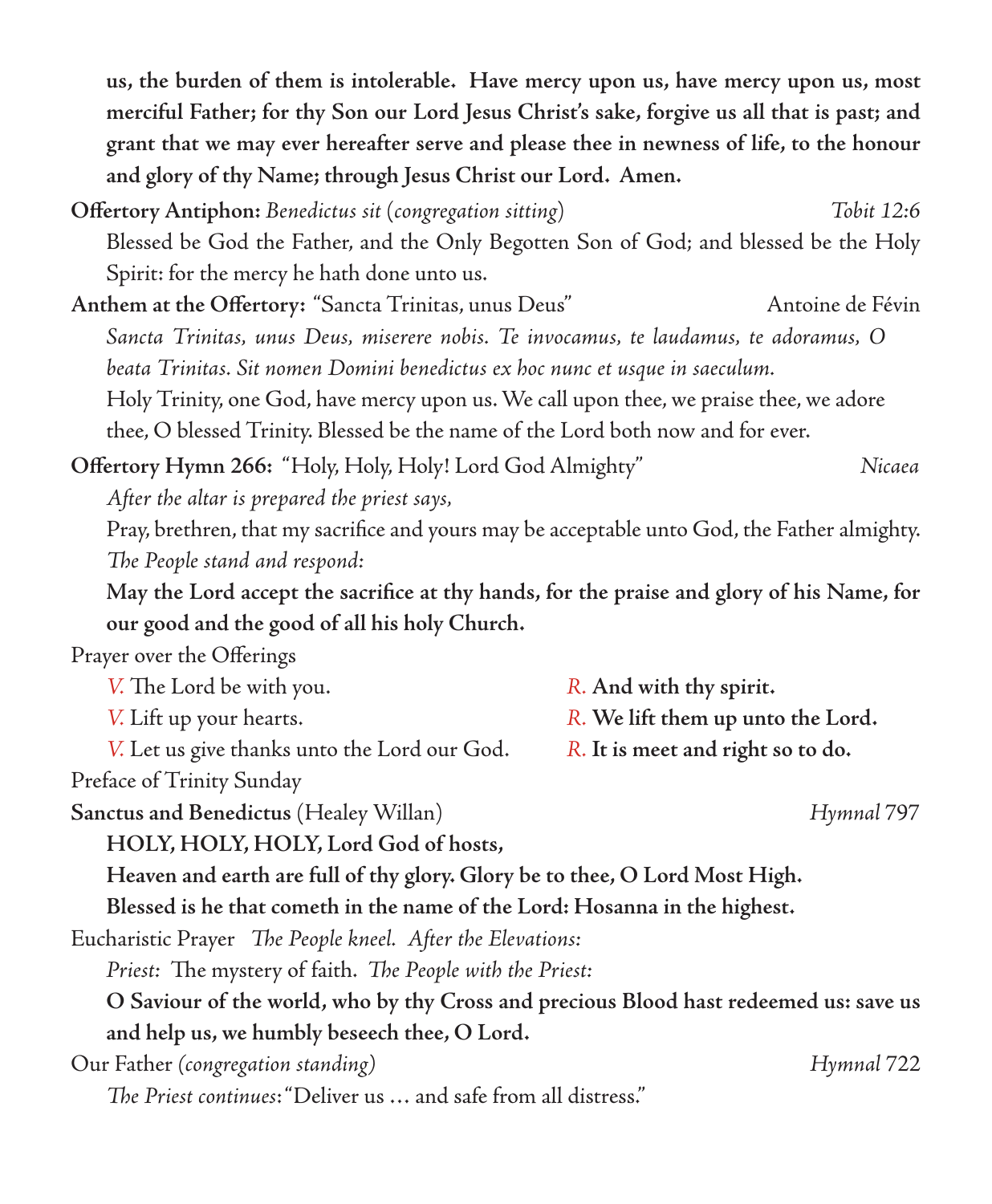*The People respond:*

**For thine is the kingdom, and the power, and the glory, for ever and ever. Amen.** Peace and Fraction

*The Priest offers a prayer for the peace of Christ, and then says:*

*V.* The peace of the Lord be always with you. *R.* **And with thy spirit.**

*The Peace is not exchanged among the faithful at this Mass. At the Fraction:*

*V.* Alleluia, Christ our Passover is sacrificed for us.

*R.* **Therefore let us keep the feast. Alleluia.**

**Agnus Dei** (Healey Willan) *Hymnal* 712

**O Lamb of God, that takest away the sins of the world, have mercy upon us.**

**O Lamb of God, that takest away the sins of the world, have mercy upon us.**

**O Lamb of God, that takest away the sins of the world, grant us thy peace.**

Prayer of Humble Access

**We do not presume to come to this thy Table, O merciful Lord, trusting in our own righteousness, but in thy manifold and great mercies. We are not worthy so much as to gather up the crumbs under thy Table. But thou art the same Lord whose property is always to have mercy. Grant us therefore, gracious Lord, so to eat the flesh of thy dear Son Jesus Christ, and to drink his blood, that our sinful bodies may be made clean by his body, and our souls washed through his most precious blood, and that we may evermore dwell in him, and he in us. Amen.**

*Priest:* Behold the Lamb of God, behold him that taketh away the sins of the world. Blessed are those who are called to the Supper of the Lamb. *The People respond thrice*:

**Lord, I am not worthy that thou shouldest come under my roof, but speak the word only, and my soul shall be healed.**

Distribution of Holy Communion

*Holy Communion is offered in both kinds by intinction: with the Host dipped in the Precious Blood and placed on the tongue. Those who wish to abstain from receiving our Lord in the form of wine should extend their palm to receive the Host only. If you wish to receive the Host only, but on the tongue, simply touch your finger to your lip to indicate this when the priest approaches you for Communion.*

### **Communion Antiphon:** *Benedicimus Deum**Tobit 12:6*

Let us bless the God of heaven; and in the sight of all living will we give thanks unto him: because he hath done unto us after his loving-kindness.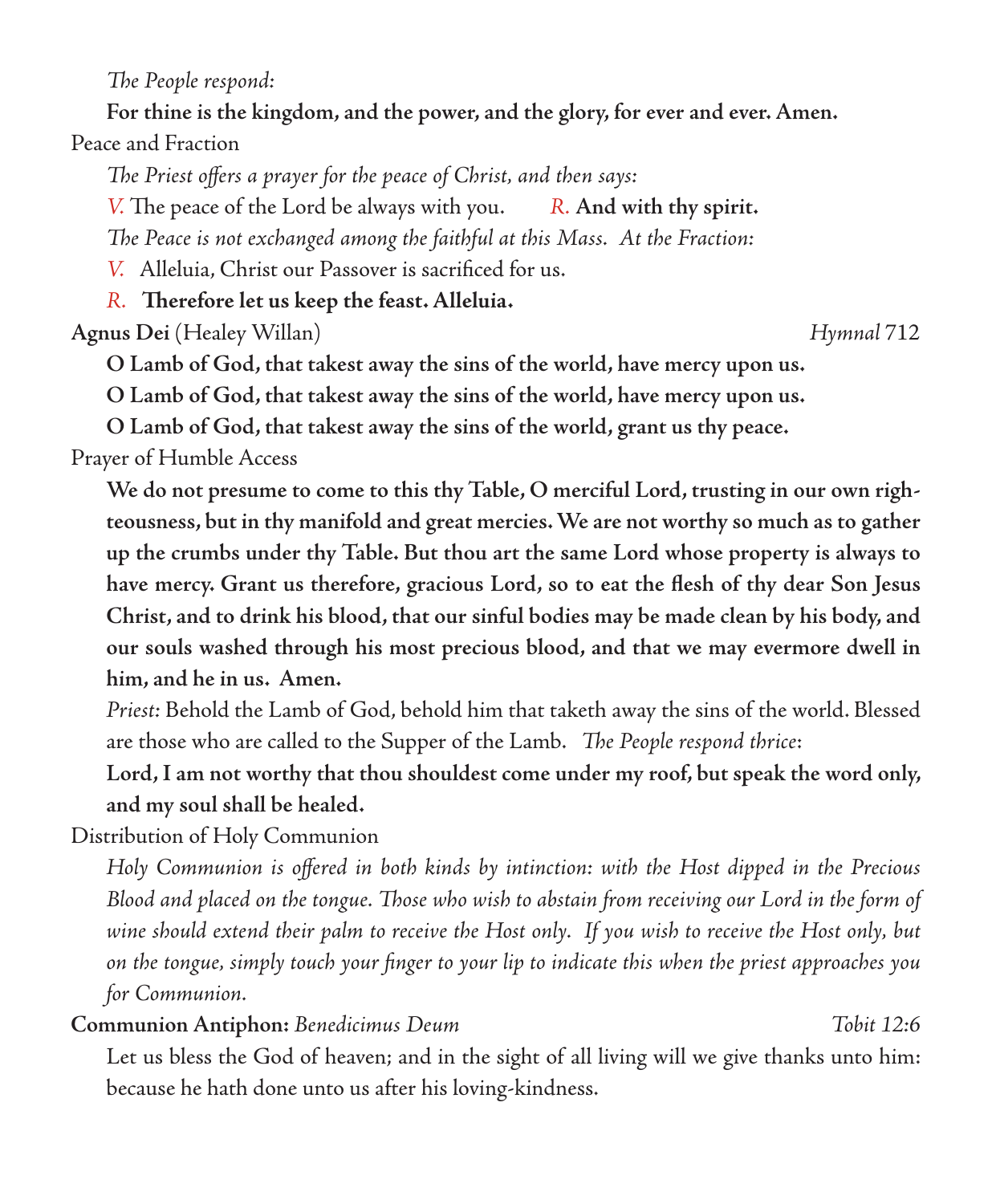Motet: "O Unity of threefold light" from *Este's Psalter* (1592)

O Unity of threefold light, send out thy loveliest ray, And scatter our transgressions' night, and turn it into day; Make us those temples pure and fair thy glory loveth well, The spotless tabernacles, where thou mayest vouchsafe to dwell. The glorious hosts of peerless might, that ever see thy face, Thou makest mirrors of thy light, the vessels of thy grace. Thou, when their wondrous strain they weave, hast pleasure in the lay: Deign thus our praises to receive, albeit from lips of clay. And yet thyself they cannot know, nor pierce the veil of light That hides thee from the Thrones below, as in profoundest night. How then can mortal accents frame due tribute to their King? Thou, only, while we praise thy name, forgive us as we sing. -- Metrophanes, Bishop of Smyrna, c.900, (trans. by John Mason Neale) **Ablutions Hymn 273:** "Holy God, we praise thy name" *Te Deum* Prayer of Thanksgiving *(said by the congregation kneeling with the celebrant)*

**Almighty and everliving God, we most heartily thank thee for that thou dost feed us, in these holy mysteries, with the spiritual food of the most precious Body and Blood of thy Son our Saviour Jesus Christ; and dost assure us thereby of thy favour and goodness towards us; and that we are very members incorporate in the mystical body of thy Son, the blessed company of all faithful people; and are also heirs, through hope, of thy everlasting kingdom, by the merits of the most precious death and passion of thy dear Son. And we humbly beseech thee, O heavenly Father, so to assist us with thy grace, that we may continue in that holy fellowship, and do all such good works as thou hast prepared for us to walk in; through Jesus Christ our Lord, to whom, with thee and the Holy Ghost, be all honour and glory, world without end. Amen.** 

Post-Communion Collect

Blessing and Dismissal

*V.* The Lord be with you. *R.* **And with thy spirit.**

*The Priest gives the blessing. The Deacon dismisses the People, and they respond:*

**Thanks be to God.**

The Last Gospel *(congregation standing)* John 1:1-14

*V.* The Lord be with you. *R.* **And with thy spirit.**

*V.* The Beginning of the Holy Gospel according to John. *R.* **Glory be to thee, O Lord.**